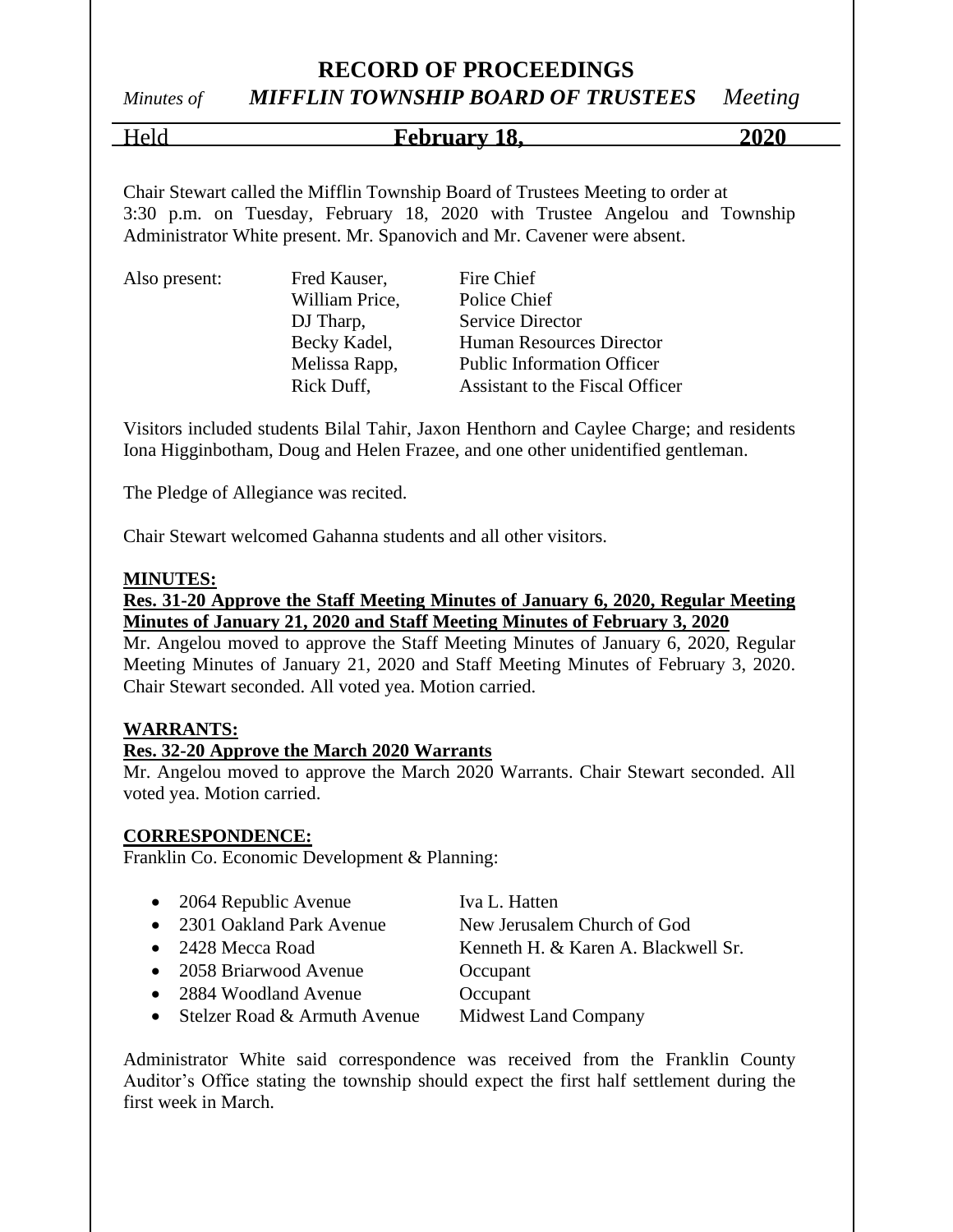## Held **February 18.** 2020

## **FISCAL OFFICER'S REPORT:**

Administrator White presented a revised 2020 Permanent Appropriation resolution that encompasses the department budgets that were submitted as well as the bond proceeds which have been invested in StarOhio and requested approval as the Budget Commission will be meeting on February 24.

#### **Res. 33-20 Approve the 2020 Permanent Appropriation Resolution**

Mr. Angelou moved to approve the 2020 Permanent Appropriation Resolution. Chair Stewart seconded. All voted yea. Motion carried. (See Referral File.)

## **TOWNSHIP ADMINISTRATOR'S REPORT;**

Administrator White requested the approval of the OTARMA insurance renewal including the current updated equipment. She said the Library Operations Center and new Fire Station 132 will be added when acquired. A cost has not yet been determined as the value of the property and a copy of the lease is required. Administrator White said she will get these requirements submitted to determine the premium for the Library Operations Center building. The township will be receiving a rebate within the next few months for an undetermined amount, possibly several thousands of dollars.

Administrator White requested the approval of the OTARMA insurance renewal in the amount of \$138,587.

#### **Res. 34-20 Approve the OTARMA insurance renewal in the amount of \$138,587**

Mr. Angelou moved to approve the OTARMA insurance renewal in the amount of \$138,587. Chair Stewart seconded. All voted yea. Motion carried. (See Referral File.)

Administrator White said an annexation petition for 1835 Stelzer Road was received.

Administrator White said the Library Operations Center closing is tentatively scheduled for March 31<sup>st</sup> at Landsel Title.

There was discussion with visitors about the condition of Drake Road. Administrator White explained that by April the township should get the determination as to whether it will be receiving the OPWC small government grant. Mr. Tharp said Franklin County will resurface the road this fall. The road will receive a new base followed by the new surface. He said any needed drains will be added at that time. Mr. Tharp agreed to notify the residents on Drake Road when the work will begin.

Chief Price said he would increase patrols with radar on Drake Road to curtail speeding. He said he will also look into borrowing a speed trailer to park along the road to slow traffic.

#### **HR:**

HR Manager Kadel presented the updated total compensation to the Trustees for approval. The trustees approved the total compensation letter and statement. A formal motion was unnecessary.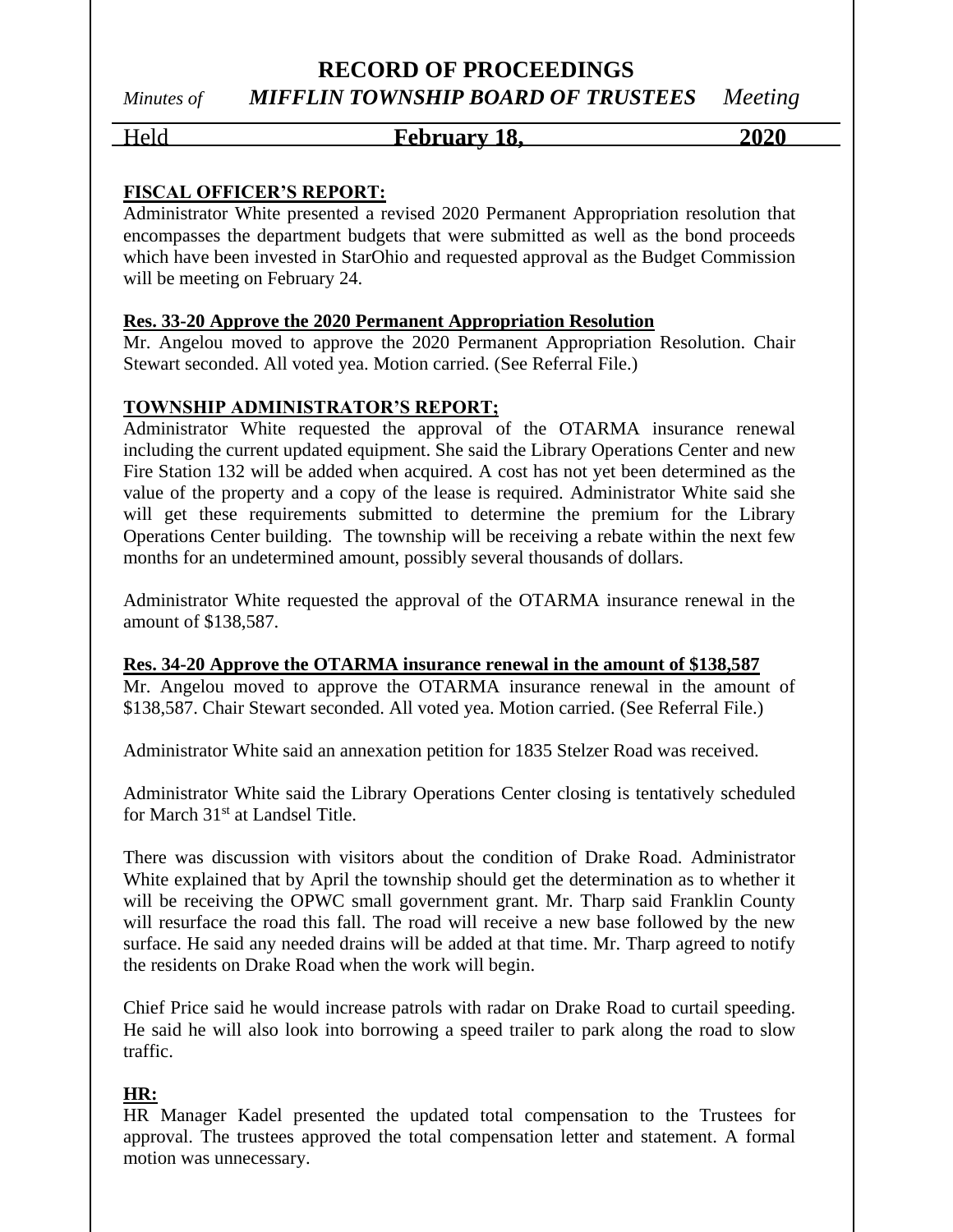# Held **February 18, 2020**

Ms. Kadel requested the approval of the position description for the Director of Public Safety Information Technology with a minor change to increase the lifting requirements from 25 pounds to 50 pounds.

## **Res. 35-20 Approve the Position Description for the Director of Public Safety Information Technology**

Chair Stewart moved to approve the position description for the Director of Public Safety Information Technology, including the minor change to the physical lifting requirements, as presented by Ms. Kadel. Mr. Angelou seconded. All voted yea. Motion carried. (See Referral File.)

Ms. Kadel said she learned on Friday afternoon, February 14<sup>th</sup>, that the service agreement with Sedgwick, the third-party administrator that manages our Family Medical Leave claims, will no longer be providing service. She said as of July 1<sup>st</sup>, Sedgwick will cease managing our claims. Ms. Kadel said the same has happened to Jefferson Township and Upper Arlington. Ms. Kadel said finding a new third-party administrator will be a new priority.

Chair Stewart reminded Ms. Kadel that Delta Dental has been using the Social Security number as an employee's identification number. Chair Stewart said in the interest of preventing identity theft she would like Ms. Kadel to work with Jon Hastings, Assured Partners, and Delta Dental to cease this practice. She said she would like this change for all employees rather than at the request of an employee. Ms. Kadel agreed to work with Jon Hastings on Delta Dental's identification numbers and to also make the change to identification numbers with VSP, if needed.

## **PIO:**

Ms. Rapp said her revised budget now reflects the proposed MORPC intern.

Ms. Rapp shared a spreadsheet that compares the three finalists for the website redesign. She said although she is awaiting a few more referral phone calls, she would like to move forward with selecting Brand Logic. She said each of the three choices would be a terrific selection, but she felt that Brand Logic was impressive and is the best fit for the township's website redesign project.

Administrator White echoed Ms. Rapp's comments and added that Brand Logic fits best within the township's budget. She also said they seem to be a company we could grow with as they grow. She said Brand Logic seems to be more in tune with the township's needs than the other two companies and came highly recommended. She said she liked hearing that Brand Logic has been a company that has rescued other website designs that have failed. Administrator White said Brand Logic has a Communications person on staff that would be an added benefit as to how information is presented on the website. Ms. Rapp said Brand Logic comes recommended by the City of Gahanna and MORPC.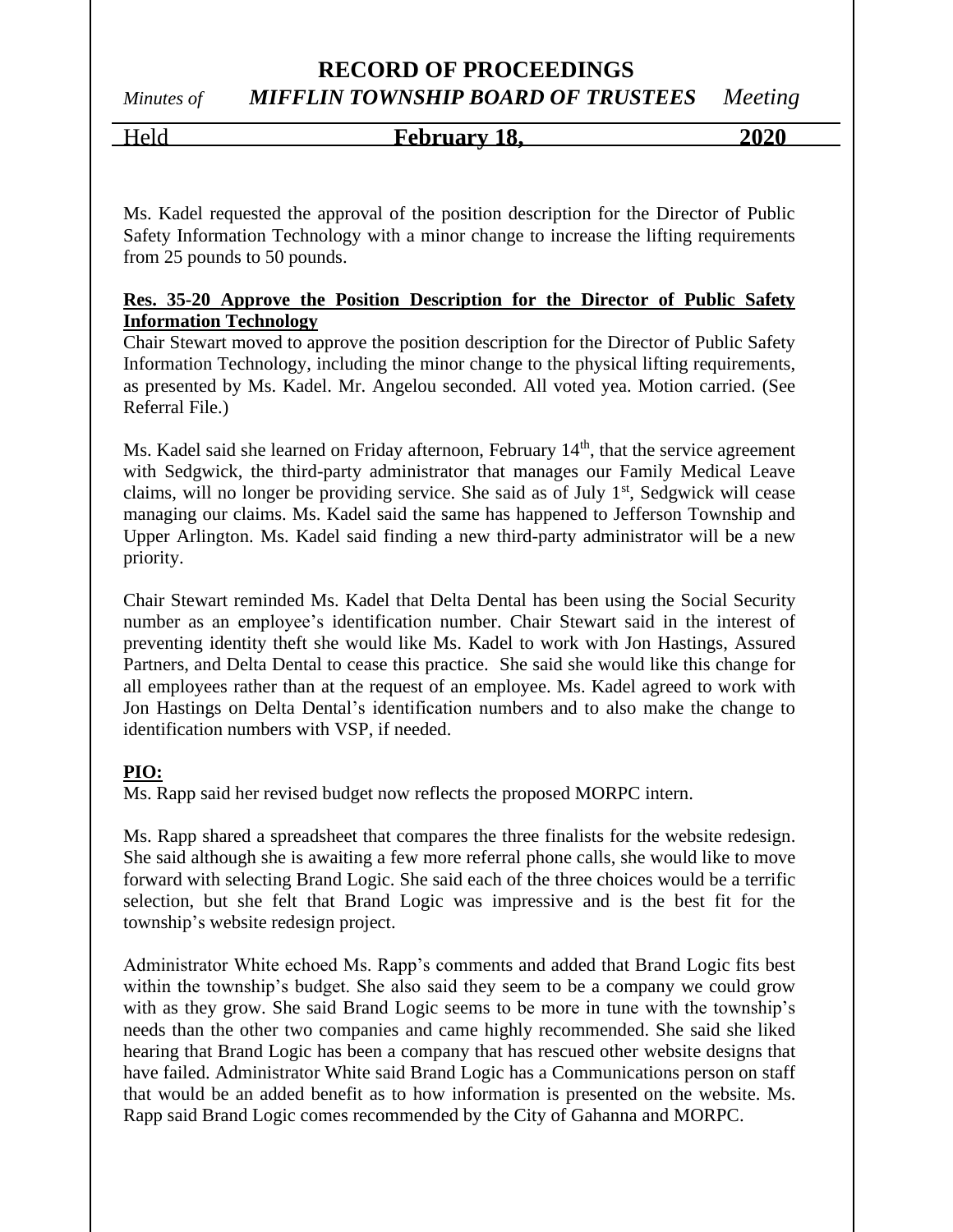## *Minutes of MIFFLIN TOWNSHIP BOARD OF TRUSTEES Meeting*

Held **February 18, 2020**

Chair Stewart requested Ms. Rapp provide additional information on her final selection: headquarter location, sales revenue and number of technical staff. Ms. Rapp agreed to obtain this information, unless it is proprietary.

Chair Stewart and Mr. Angelou both recommended vetting of Brand Logic by the new IT Director, if timing permits.

Ms. Rapp said that tonight Chief Price will be attending the community meeting at the Centenary Church to answer questions and distribute fliers about the levy.

## **SERVICE:**

Mr. Tharp requested the acceptance of the resignation of Gabriel Gerhart effective February 12, 2020.

#### **Res. 36-20 Accept the resignation of Gabriel Gerhart effective February 12, 2020.**

Chair Stewart moved to accept the resignation of Gabriel Gerhart effective February 12, 2020. Mr. Angelou seconded. All voted yea. Motion carried.

Mr. Tharp requested the approval of the three-year contract with Sanders Lawn Care in the amounts of \$36,581.00 for the lawn care for the cemetery, \$1,170.00 for the lawn care at 155 Olde Ridenour Road, \$1,430.00 for the lawn care at the fire department, \$3,255.00 for the landscaping at 155 Olde Ridenour Road, and \$13,635.00 for landscaping at the fire department.

## **Res. 37-20 Approve of the three-year contract with Sanders Lawn Care in the amounts of \$36,581.00 for the lawn care for the cemetery, \$1,170.00 for the lawn care at 155 Olde Ridenour Road, \$1,430.00 for the lawn care at the fire department, \$3,255.00 for the landscaping at 155 Olde Ridenour Road, and \$13,635.00 for landscaping at the fire department.**

Mr. Angelou moved to approve the three-year contract with Sanders Lawn Care in the amounts of \$36,581.00 for the lawn care for the cemetery, \$1,170.00 for the lawn care at 155 Olde Ridenour Road, \$1,430.00 for the lawn care at the fire department, \$3,255.00 for the landscaping at 155 Olde Ridenour Road, and \$13,635.00 for landscaping at the fire department. Chair Stewart seconded. All voted yea. Motion carried. (See Referral File.)

Mr. Tharp requested the approval for the driveway resurfacing at Mifflin Cemetery by Franklin Co. Engineer's Office in the amount not to exceed \$15,000.00.

## **Res. 38-20 Approve the driveway resurfacing at Mifflin Cemetery by Franklin County Engineer's Office in the amount not to exceed \$15,000.00.**

Mr. Angelou moved to approve the driveway resurfacing at Mifflin Cemetery by Franklin County Engineer's Office in the amount not to exceed \$15,000.00. Chair Stewart seconded. All voted yea. Motion carried. (See Referral File.)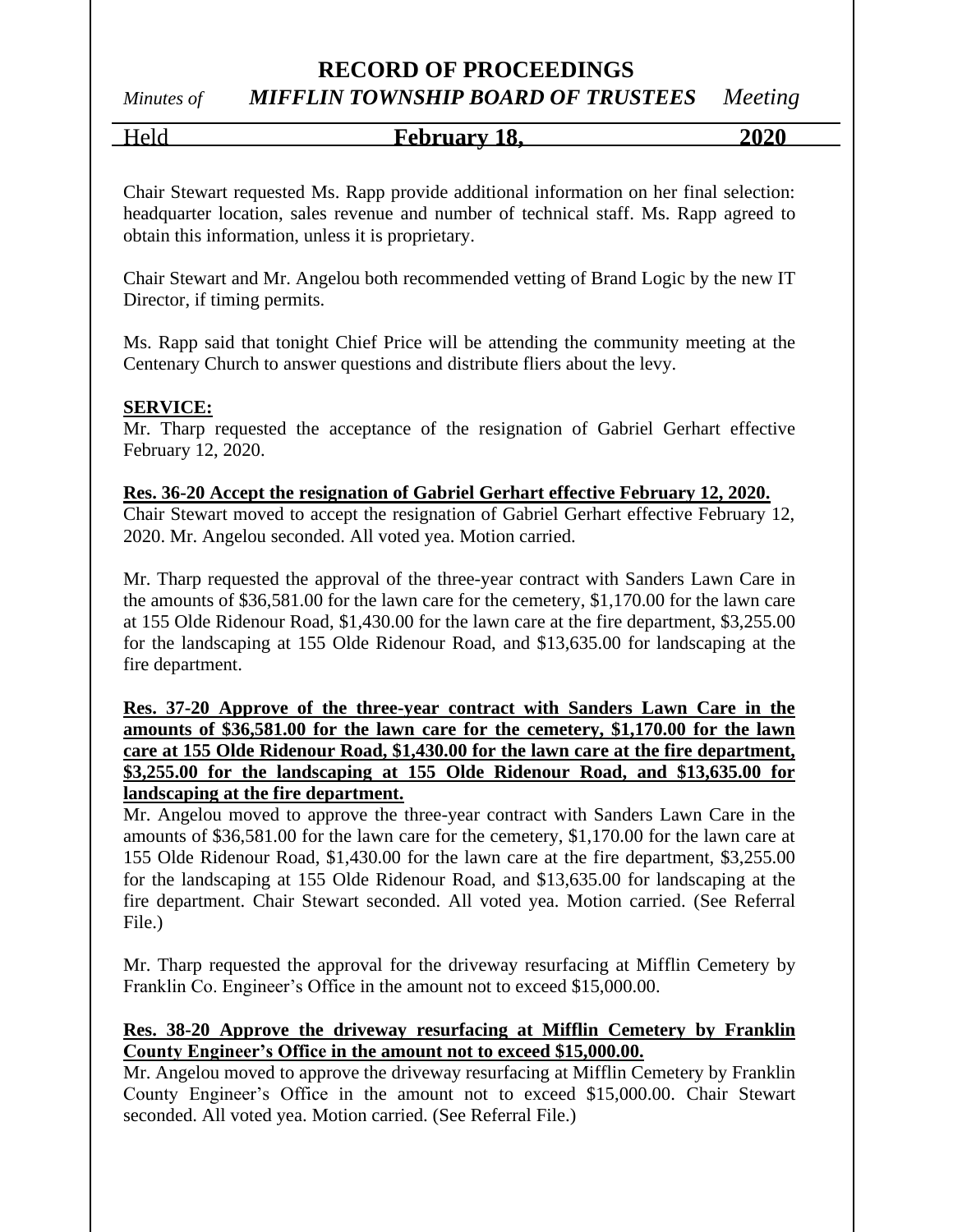# *Minutes of MIFFLIN TOWNSHIP BOARD OF TRUSTEES Meeting*

## Held **February 18, 2020**

**CODE:**

Mr. Tharp requested approval to bill 2585 Perdue Avenue for property clean-up in the amount of \$300.00.

## **Res. 39-20 Approve the clean-up billing at 2585 Perdue Avenue in the amount of \$300.00.**

Chair Stewart moved to approve the clean-up billing at 2585 Perdue Avenue in the amount of \$300.00. Mr. Angelou seconded. All voted yea. Motion carried. (See Referral File.)

## **POLICE:**

No report.

## **FIRE:**

Chief Kauser requested the approval of the 2020 Mt. Carmel Health Systems Firefighter Occupational Physicals in the amount of \$45,000.00.

## **Res. 40-20 Approve the 2020 Mt. Carmel Health Systems Firefighter Occupational Physicals in the amount of \$45,000.00.**

Chair Stewart moved to approve the 2020 Mt. Carmel Health Systems Firefighter Occupational Physicals in the amount of \$45,000.00. Mr. Angelou seconded. All voted yea. Motion carried. (See Referral File.)

Chief Kauser requested a 3-year OSU Occupational/Physical Therapy Program in the amount of \$34,000.00.

## **Res. 41-20 Approve the 3-year OSU Occupational/Physical Therapy Program in the amount of \$34,000.00.**

Chair Stewart moved to approve the 3-year OSU Occupational/Physical Therapy Program in the amount of \$34,000.00. Mr. Angelou seconded. All voted yea. Motional carried. (See Referral File.)

Chief Kauser requested the approval of  $1<sup>st</sup>$  Quarter EMS supplies from Bound Tree in the amount of \$33,020.89.

## **Res. 42-20 Approve the 1st Quarter EMS supplies from Bound Tree in the amount of \$33,020.89.**

Chair Stewart moved to approve the  $1<sup>st</sup>$  Quarter EMS supplies from Bound Tree in the amount of \$33,020.89. Mr. Angelou seconded. All voted yea. Motion carried. (See Referral File.)

Chief Kauser requested approval of the Community Paramedic Program Delivery with OSU.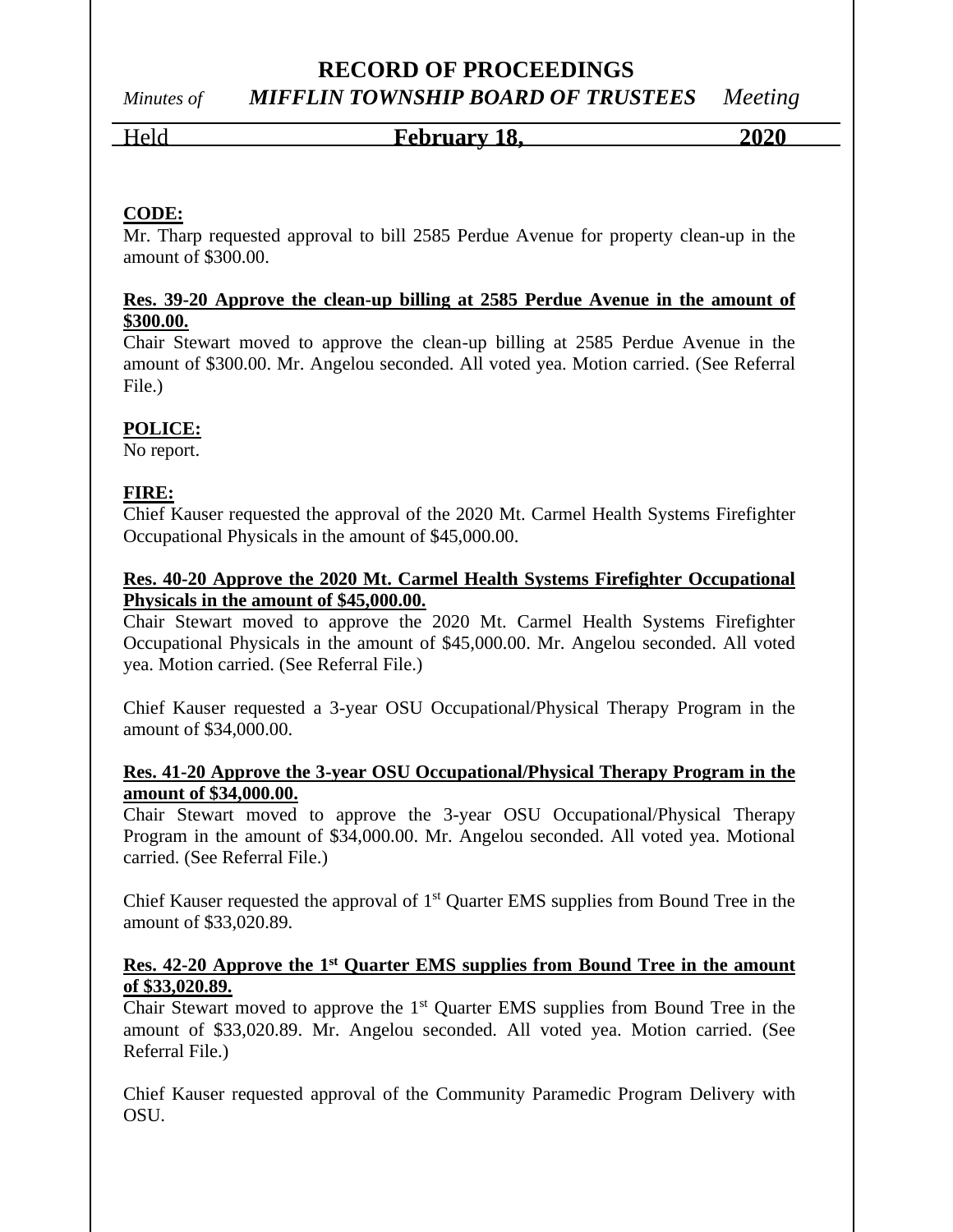## Held **February 18, 2020**

## **Res. 43-20 Approve the Community Paramedic Program Delivery with OSU.**

Mr. Angelou moved to approve the Community Paramedic Program Delivery with OSU. Chair Stewart seconded. All voted yea. Motion carried. (See Referral File.)

Chief Kauser requested the approval to rebid the Fire Annex interior renovation. He said the project is not expected to exceed \$225,000.00.

#### **Res. 44-20 Approve to rebid the Fire Annex interior renovation.**

Chair Stewart moved to approve the rebid of the Fire Annex interior renovation. Mr. Angelou seconded. All voted yea. Motion carried. (See Referral File.)

Chief Kauser requested the approval of the renovation of the Mifflin Township Government Center proposal located at 101 W. Johnstown Road with Township Architect Moody Nolan Inc. Chief Kauser said this will start the finalizing of engineering plans, preparing for bids, and ultimate construction.

## **Res. 45-20 Approve the contract with Moody Nolan Inc. for the renovation and construction of the Mifflin Township Government Center located at 101 W. Johnstown Road.**

Mr. Angelou moved to approve the contract with Moody Nolan Inc. for the renovation and construction of the Mifflin Township Government Center located at 101 W. Johnstown Road. Chair Stewart seconded. All voted yea. Motion carried. (See Referral File.)

Chief Kauser requested the approval of the proposal with Moody Nolan Inc. for the construction of Fire Station 132 and Mifflin Police headquarters located at 2459 Agler Road, Columbus.

## **Res. 46-20 Approve of the proposal with Moody Nolan Inc. for the construction of Fire Station 132 and Mifflin Police headquarters located at 2459 Agler Road, Columbus.**

Mr. Angelou moved to approve the proposal with Moody Nolan Inc. for the construction of Fire Station 132 and Mifflin Police headquarters located at 2459 Agler Road, Columbus. Chair Stewart seconded. All voted yea. Motion carried. (See Referral File.)

## **MECC:**

Chief Kauser requested the approval of the annual radio console software maintenance for the Mifflin Township Dispatching consoles with Motorola in the amount of \$51,996.10.

Chief Kauser said radio consoles were purchased in 2007 jointly with Gahanna Police. He said it came with an annual maintenance requirement that Motorola neglected to bill. Chief Kauser said this is a request to make whole the 2018 – 2020 portion of the bill. He said this bill will be paid out of the RCOG in the amount of \$32,497.57 and Gahanna Police will reimburse Mifflin the amount of \$19,498.54.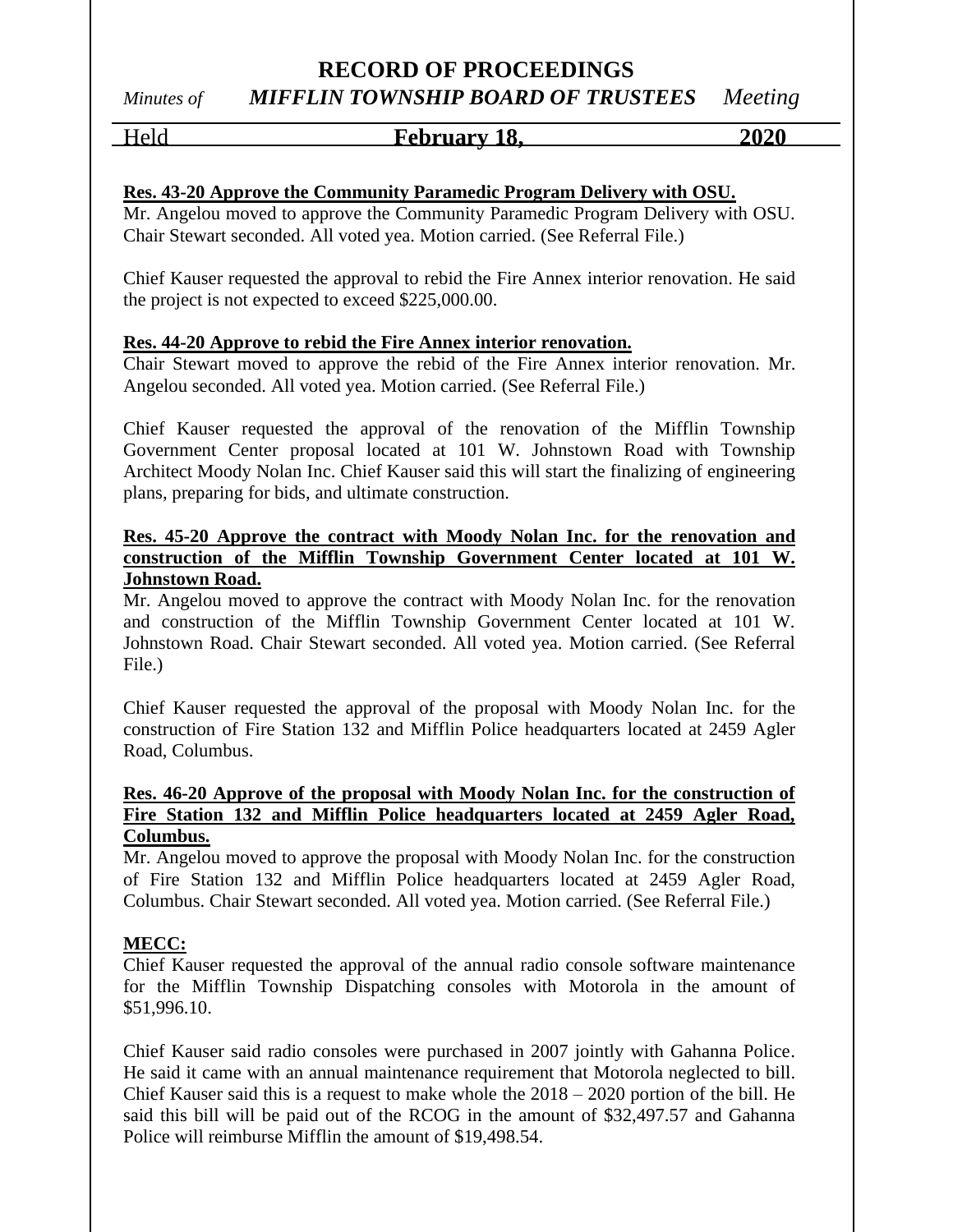*Minutes of MIFFLIN TOWNSHIP BOARD OF TRUSTEES Meeting*

# Held **February 18, 2020**

## **Res. 47-20 Approve the Annual Motorola Radio System Annual Maintenance in the amount of \$51,996.10.**

Chair Stewart moved to approve the Annual Motorola Radio System Annual Maintenance in the amount of \$51,996.10. Mr. Angelou seconded. All voted yea. Motion carried. (See Referral File.)

Chief Kauser requested the approval of the annual CAD software maintenance for Mifflin Township Dispatching with Central Square in the amount of \$146,146.05. He said this is a shared expense with MECC and Licking County. He said Licking County's portion is \$105,000 and the MECC RCOG's portion is \$41,146.05.

## **Res. 48-20 Approve the annual CAD software maintenance with Central Square in the amount of \$146,146.05.**

Chair Stewart moved to approve the annual CAD software maintenance with Central Square in the amount of \$146,146.05. Mr. Angelou seconded. All voted yea. Motion carried. (See Referral File.)

Chief Kauser said the City of Gahanna approved a \$100,000 contract to put redundant fiber in the library system. He said a piece of broken conduit was found and must be repaired to pass the fiber through to the Library Operations building. Chief Kauser requested the approval of the repair in the amount of \$4,388.

Chair Stewart said that since this amount is within the Administrator's spending limit, he could approve the repairs.

Chief Kauser requested an executive session per ORC Section 121.22 (G) (1) to consider the appointment, employment, dismissal, discipline, promotion, demotion, or compensation of a public employee or official, or the investigation of charges or complains against a public employee, official, license, or regulated individual, unless the public employee, official, licensee, or regulated individual requests a public hearing.

At 4:55 p.m., Chair Stewart moved to enter into executive session at 4:55 p.m. per ORC Section 121.22 (G) (1) to consider the appointment, employment, dismissal, discipline, promotion, demotion, or compensation of a public employee or official, or the investigation of charges or complains against a public employee, official, license, or regulated individual, unless the public employee, official, licensee, or regulated individual requests a public hearing. Mr. Angelou seconded. All voted yea. Motion carried.

At 5:33 p.m., the trustees returned from executive session.

## **Res. 49-20 Approve the hiring of Craig Main for the IT Director position contingent upon his acceptance of the compensation package.**

Chair Stewart moved to hire Craig Main for the IT Director position contingent upon his acceptance of the compensation package. Mr. Angelou seconded. All voted yea. Motion carried. (See Referral File.)